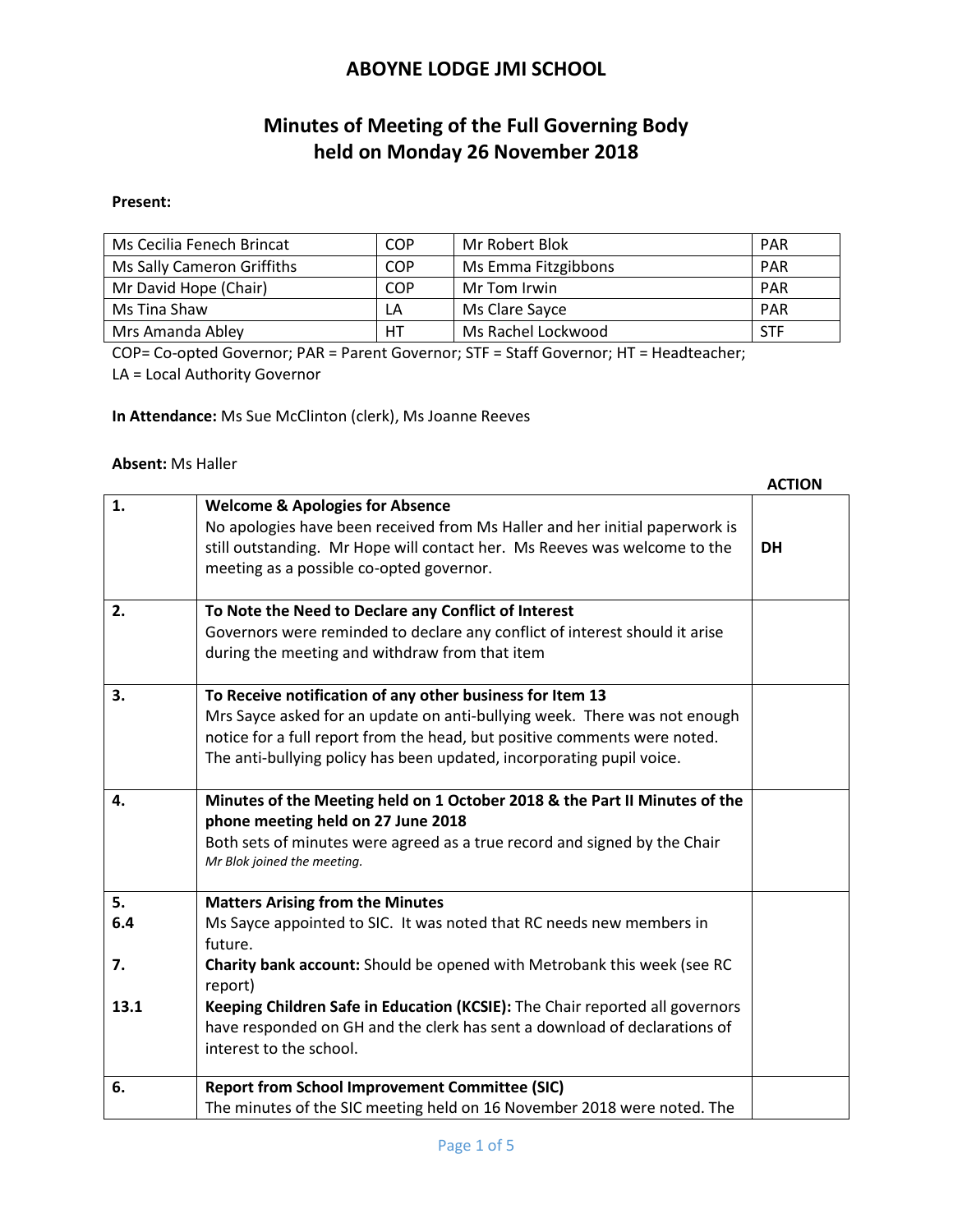|     | meeting covered policies, online homework, impact of the HT's secondment<br>to Templewood School, staff wellbeing, safeguarding and school visits. The         |            |
|-----|----------------------------------------------------------------------------------------------------------------------------------------------------------------|------------|
|     | anti-bullying policy is now complete. The HT has now received the Ofsted                                                                                       |            |
|     | Inspection Data Summary Report (IDSR), but it does not highlight any                                                                                           |            |
|     | meaningful trends and differences for the school.                                                                                                              |            |
|     | Further reference was made to the impact of Teaching Assistant (TA)                                                                                            |            |
|     | changes and the HT's secondment on staff wellbeing. There are concerns                                                                                         |            |
|     | and a staff survey, possibly followed by focus groups, is proposed for the                                                                                     |            |
|     | New Year. Mr Irwin to circulate draft survey for comment. It was                                                                                               | TI         |
|     | acknowledged that it is important to be aware of times when the shortage is                                                                                    |            |
|     | particularly like to impact and in this regard, the HT is carrying out the TA                                                                                  |            |
|     | performance management this year - which will in turn input into the staff                                                                                     |            |
|     | survey.                                                                                                                                                        |            |
|     | It was noted that online homework is being trialled which saves on time                                                                                        |            |
|     | spent marking and the response is positive. $Q$ : In relation to the introduction<br>of online maths homework in Y4, what are the reasons for the small number |            |
|     | who did not complete the exercise? A: they were unlikely to have completed                                                                                     |            |
|     | written homework and the appropriate interventions in response are being                                                                                       |            |
|     | made. Q: If the educational value of online homework is limited, why do we                                                                                     |            |
|     | do it? A: There is value, particularly for reading and learning times tables.                                                                                  |            |
|     | Overall, there is research to suggest that primary school homework has                                                                                         |            |
|     | limited impact, but there is a parental expectation that it is set. Q: Would you                                                                               |            |
|     | have introduced online homework if there was greater TA support/more                                                                                           |            |
|     | money available? A: Possibly not, but the feedback is positive and with the                                                                                    |            |
|     | homework policy review, it may have come up. Q: What is the cost? A: less                                                                                      |            |
|     | than £200.                                                                                                                                                     |            |
|     |                                                                                                                                                                |            |
| 7.  | <b>Report from Resources Committee (RC)</b>                                                                                                                    |            |
|     | A verbal report the recent RC meeting was given (minutes to be posted on                                                                                       | EF/Clerk   |
|     | GH)                                                                                                                                                            |            |
| 7.1 | Priority School Building Programme (PSBP): Little progress, but key meeting<br>to be held this week. Some surveying was carried out at half term, including    |            |
|     | asbestos.                                                                                                                                                      |            |
| 7.2 | Charity: Once the bank account is activated this week, the letter to parents                                                                                   |            |
|     | asking for donations & gift aid will be triggered. The Chair will circulate a                                                                                  | DH/EF      |
|     | draft letter - it was agreed after discussion to keep the focus of the letter on                                                                               |            |
|     | fundraising and separately encourage protest at the lack of funds to the MP.                                                                                   |            |
|     | Q: how much will be asked for? A: The proposal is about £25 per child. Ms                                                                                      |            |
|     | Fitzgibbons will send the Chair legally required text for the letter.                                                                                          |            |
|     | It was noted that the revised budget still shows a £25k deficit though there                                                                                   |            |
|     | are further adjustments to be made. Finance remains a concern. Q: Should                                                                                       |            |
|     | the letter include reference to how the money is to be spent. A: Not at this                                                                                   |            |
|     | point, the annual feedback at the end of the year is an opportunity to                                                                                         |            |
|     | reference what has been possible with the donations.                                                                                                           |            |
|     | Field: there is an existing plan for the field changing facility/classroom and                                                                                 |            |
|     | the LA keep it on record should S601 money come up. A parent has been                                                                                          |            |
|     | involved in the plan and Ms Cameron Griffith will follow up a further offer of                                                                                 | <b>SCG</b> |
|     | design assistance.                                                                                                                                             |            |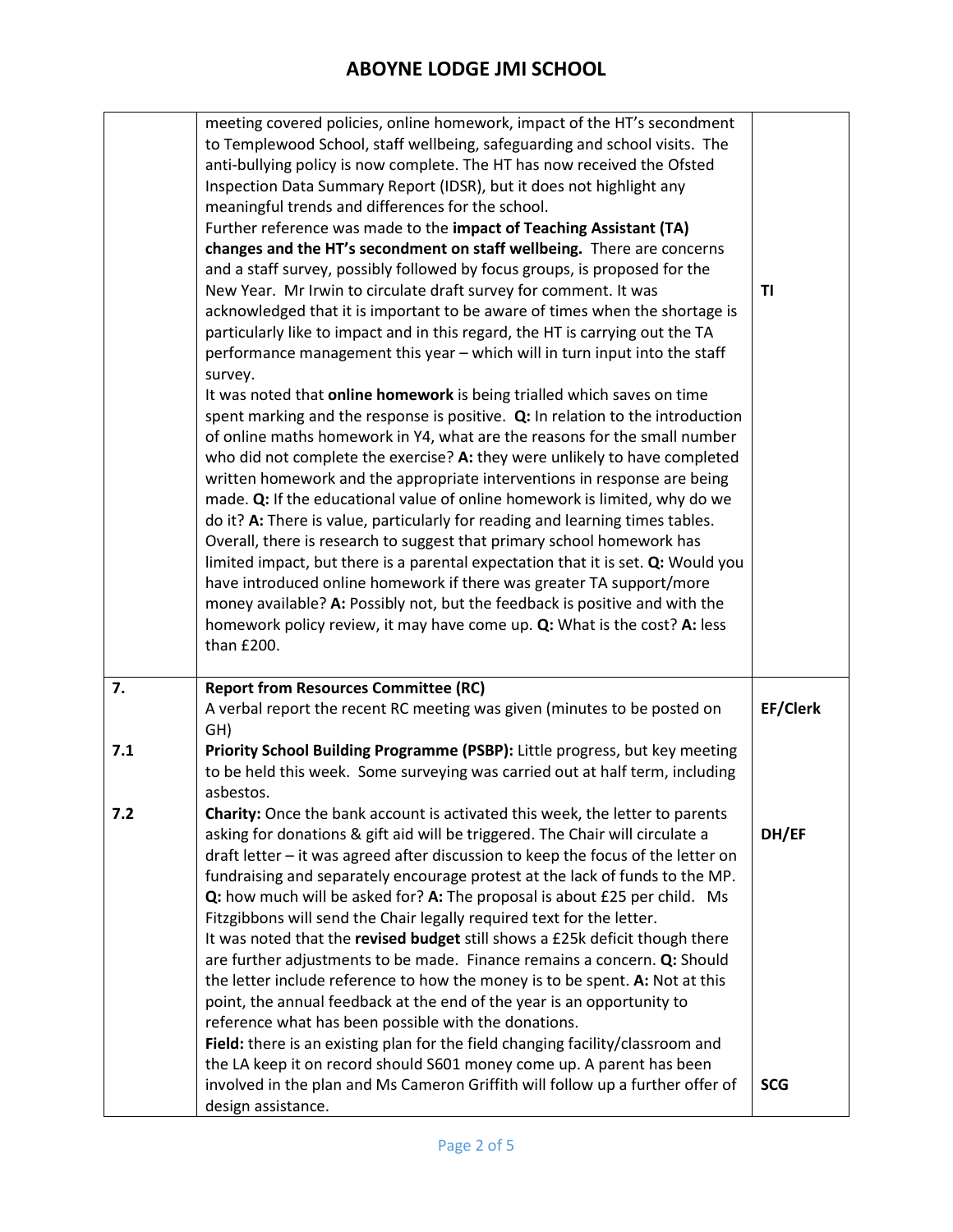| 7.3 | Pay & Appraisal Policy: RC has received the new model policy and<br>recommended it to governors. Q: what are unqualified teacher payments? A:<br>an option historically, but not used now. Q: What Teaching & Learning<br>Responsibility (TLR) payments are made? A: Key Stage leaders, PE and Pupil<br>Premium.                                                                                                                                                                                                                                                                                                                                                                                                                                                                                                                                                                                                                                                                                                                                                                                                                                                                                                                                                                                                                                       |                                                           |
|-----|--------------------------------------------------------------------------------------------------------------------------------------------------------------------------------------------------------------------------------------------------------------------------------------------------------------------------------------------------------------------------------------------------------------------------------------------------------------------------------------------------------------------------------------------------------------------------------------------------------------------------------------------------------------------------------------------------------------------------------------------------------------------------------------------------------------------------------------------------------------------------------------------------------------------------------------------------------------------------------------------------------------------------------------------------------------------------------------------------------------------------------------------------------------------------------------------------------------------------------------------------------------------------------------------------------------------------------------------------------|-----------------------------------------------------------|
| 7.4 | Schedule of Financial Delegation: confirmed that this is on the regular<br>review cycle.                                                                                                                                                                                                                                                                                                                                                                                                                                                                                                                                                                                                                                                                                                                                                                                                                                                                                                                                                                                                                                                                                                                                                                                                                                                               |                                                           |
| 8.  | <b>Headteacher's (HT) Report</b><br>The HT's analysis of the SATS had been circulated in advance. As noted in<br>Item 6, the Ofsted IDSR added no significant points. At KS2, results reflect<br>the cohort. Reading and Grammar, Punctuation & Spelling are above<br>national average and writing and maths broadly around national average.<br>Overall, progress is average. KS1 results and EYFS measures are all higher<br>than national average. Q: Can you compare with other years? A: No, system<br>is now too complicated. Q: How do you anticipate this year's SATS to be?<br>A: Cohort has a greater level of special need and specific needs which will<br>impact the outcome. Q: Is the proposed building work likely to impact<br>adversely on SATS? A: No, take place earlier in May before the major work<br>starts.<br>There will be a better idea of what to expect this year once pupil progress<br>meetings have taken place $-$ all the SATS data feeds into these meetings. $Q$ :<br>What happens at pupil progress meetings? A: Each pupil is reviewed, any<br>particular factors are identified (eg pupil premium, SEN), level in July & now<br>are noted and a prediction for the end of the year made. The outcome of<br>interventions made last time are noted and appropriate interventions put in<br>place going forward. |                                                           |
| 10. | <b>Future School Structures</b><br>Item brought forward as Chair had to leave meeting early. He explained that<br>there is an imperative to explore options to make the school more financially<br>viable going forward. This is also an issue for Templewood School who<br>cannot find a head and have similar values with a similar catchment area. It<br>was agreed to set up a working party to research options and the pros and<br>cons. To be Chair, Mr Blok, Mr Irwin and Ms Sayce. To report to Jan FGB<br>Before leaving, the Chair also commented on priorities for governor visits<br>(SDP priorities and especially contact with staff) and governor training<br>(structures & finance) which are picked up later in the agenda.<br>Mr Hope left the meeting and Mr Irwin took over the Chair                                                                                                                                                                                                                                                                                                                                                                                                                                                                                                                                             | <b>Future</b><br><b>Structure</b><br>WP/Jan<br><b>FGB</b> |
| 9.  | <b>Safeguarding Update &amp; Discussion</b><br>The Acting Chair checked that all contractors when the work starts will have<br>clearance and the Head confirmed this is in hand. Access to the site will be a<br>part of this week's meeting. Ms Cameron Griffiths will check the status of<br>her safeguarding training.                                                                                                                                                                                                                                                                                                                                                                                                                                                                                                                                                                                                                                                                                                                                                                                                                                                                                                                                                                                                                              | <b>SCG</b>                                                |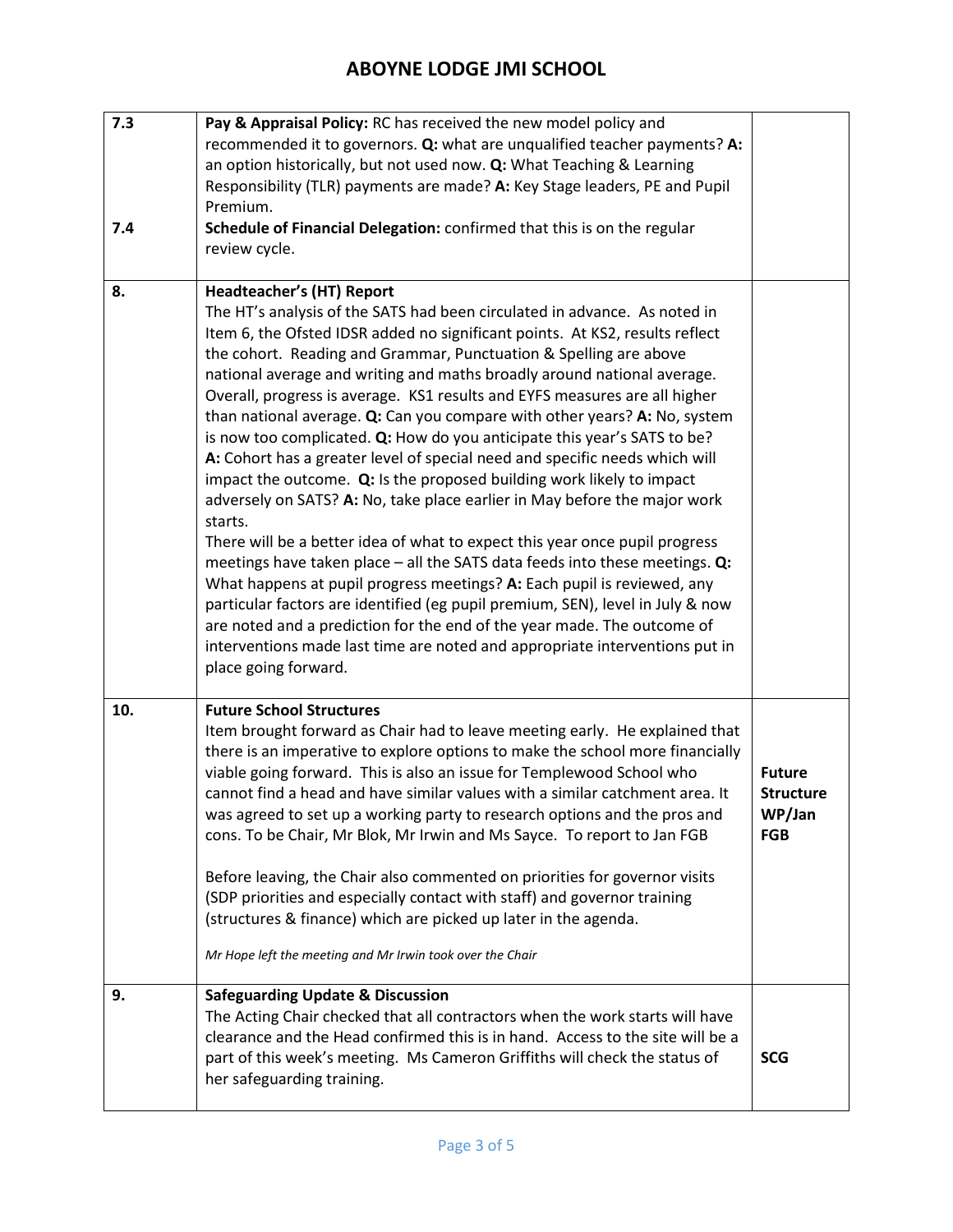|          | There followed a discussion on Training (cf Item 12.2):                          |                  |  |
|----------|----------------------------------------------------------------------------------|------------------|--|
|          | Mr Hope and Mr Irwin to attend training on HT's performance management.          |                  |  |
|          | Ms Brincat to check the training budget. Is E learning for governors now.        |                  |  |
| 10.      | <b>Future School Structures (continued)</b>                                      |                  |  |
| (Cont'd) | Following the visit to Templewood School, Mr Hope and Mr Blok to further         |                  |  |
|          | discuss ideas with HT and deputy. Need to be clear about the cost                |                  |  |
|          | implications of any changes. Q: Are there other opportunities to save? A:        |                  |  |
|          | Yes, there are opportunities for greater collaboration and sharing of            |                  |  |
|          | resources. And some of these advantages can be gained without federating.        |                  |  |
|          | Q: Is there any scope for increasing the entry? A: No, this has been             |                  |  |
|          | considered. The options were summarised as co-operation, federation,             |                  |  |
|          | academisation and no change.                                                     |                  |  |
|          |                                                                                  |                  |  |
| 11.      | <b>School Visits</b>                                                             |                  |  |
| 11.1     | Governor Visit Protocol & Form: Agreed to continue to use visit protocol and     |                  |  |
|          | form as guidance for any visits (to go on GH)                                    |                  |  |
| 11.2     | Governor Visit Priorities: As raised by the Chair before he left the meeting, it |                  |  |
|          | was decided to link governor visits to the key priorities in the School          |                  |  |
|          | Development Plan (SDP):                                                          |                  |  |
|          | Embedding the Curriculum (CB)                                                    |                  |  |
|          | <b>Cultural Diversity (EF)</b>                                                   |                  |  |
|          | <b>Science Teaching (CS)</b>                                                     |                  |  |
|          | Any visits to include pupil voice and to be written up for evidence file.        |                  |  |
|          | Further the Chair's suggestion (made before leaving the meeting) that equal      |                  |  |
|          | priority be given to prioritising better contact with staff met with approval.   | <b>All Govrs</b> |  |
|          | Governors to join in meetings with staff with the input of the Deputy Head       |                  |  |
|          | and Ms Lockwood as to how this might work. Ms Cameron Griffiths will input       |                  |  |
|          | any ideas from her school where there is a staff/governor evening.               |                  |  |
| 11.3     | Governor Visit Reports: Mrs Shaw's safeguarding report and Ms Sayce's            |                  |  |
|          | sustainability report (detailing her positive experience at the eco committee    |                  |  |
|          | meeting) were noted. Agreed to put last year's governor visit reports on GH.     | <b>Clerk</b>     |  |
|          | and to provide mentors for new governors. Ms Brincat as training governor        |                  |  |
|          | to ensure that mentors are allocated.                                            |                  |  |
|          |                                                                                  |                  |  |
| 12.      | <b>Governor Effectiveness</b>                                                    |                  |  |
| 12.1     | <b>Committee Appointment:</b> Ms Sayce to SIC (cf 5.6.4)                         |                  |  |
| 12.2     | Governor Training & Development: Further to training information taken           |                  |  |
|          | during Item 9 and the Chair's comment on the importance of prioritising          |                  |  |
|          | school structure and finance, Ms Brincat to follow up possibilities with Herts   | <b>CB</b>        |  |
|          | for Learning – understanding the landscape including federation and              |                  |  |
|          | governor visits being possibilities.                                             |                  |  |
| 12.3     | Governor Self Evaluation: Chair to carry forward from last meeting               | <b>DH</b>        |  |
|          |                                                                                  |                  |  |
| 13.      | To receive Any Other Business as notified in Item 3 None notified                |                  |  |
|          | It was agreed to appoint Ms Reeves as a co-opted governor. She has a legal       |                  |  |
|          | background and works for Camden Council. Ms Reeves was invited to attend         |                  |  |
|          | both the next SIC and RC committee meetings before appointment at the Jan        |                  |  |
|          | FGB.                                                                             |                  |  |